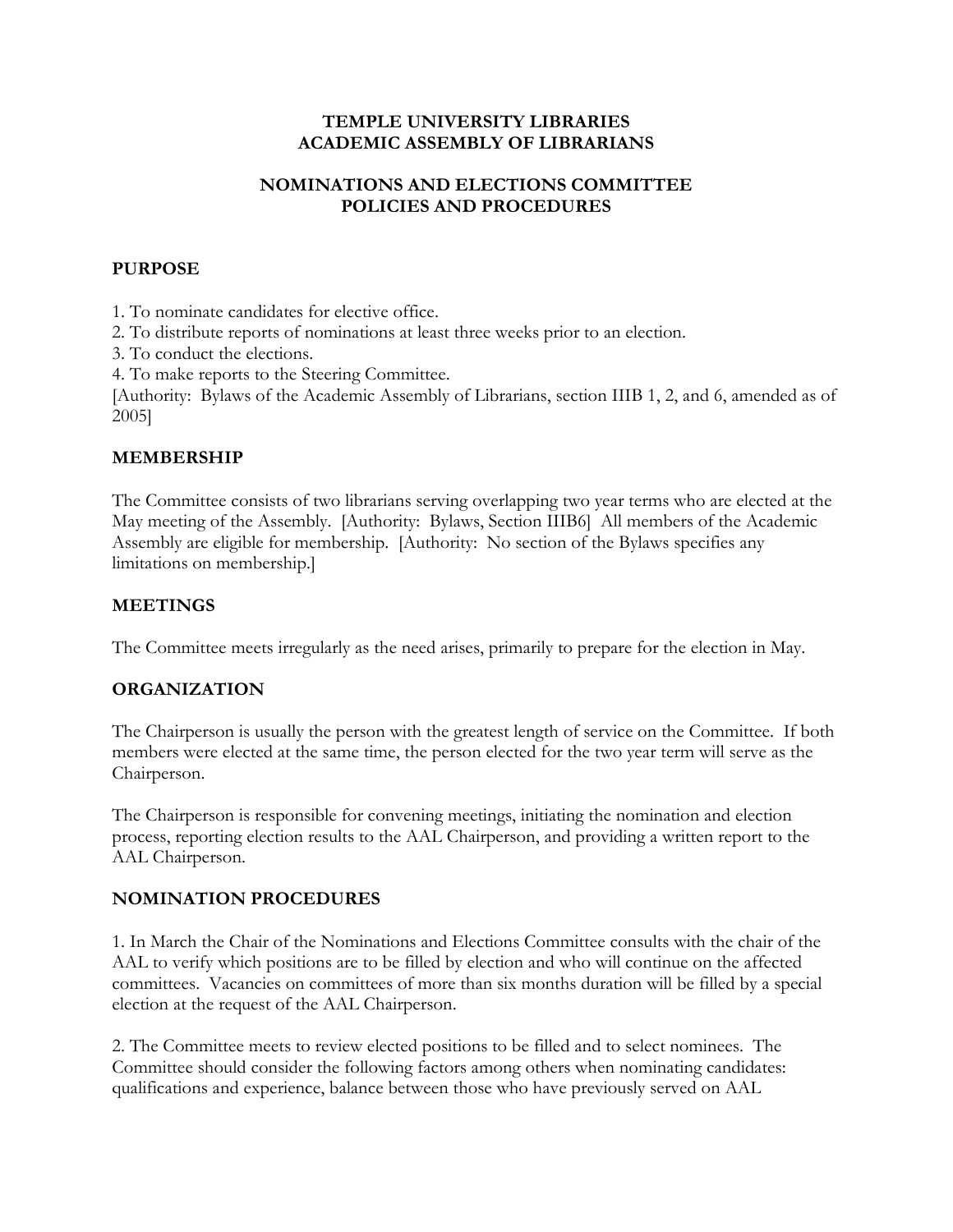committees and those who have not, and the importance of the nomination to an individual's career. The Committee members contact AAL members to obtain their agreement to appear on the ballot.

3. In addition to nominations made by the Committee, AAL members may enter names on the ballot by petition before the election or by nomination from the floor at the election meeting.

4. When nominations are complete, and at least three weeks before each election, the Committee sends out the report of its nominations to AAL members via the AAL listserv, together with the deadline for submitting nominations by petition.

5. Any nominees by petition are added to the slate and a ballot is prepared. Copies are sent to AAL members at least a week before the elections. Ballots are distributed via the AAL listserv.

6. Nominations from the floor: see paragraph 1 in the Elections section below.

# ELECTIONS

Elections are conducted at General Assembly meetings by members of the Nominations and Elections Committee. They are by secret ballot. Elective positions are filled by plurality vote. Voting is usually scheduled towards the beginning of the agenda of the Assembly meeting to allow for counting, any necessary re-balloting, and the announcement of results before the end of the meeting.

1. The Chairperson of the Nominations and Elections Committee formally presents the nominations to the Assembly. Copies of the ballot are handed out if needed. The Chairperson asks for any additional nominations from the floor. Such nominations must be seconded and have the agreement of the nominee.

2. Eligible Assembly members mark and fold their ballots and pass them to the ballot counters. Ballot counters are usually members of the Committee. A committee member may choose to be replaced as a ballot counter if he or she is running for election.

3. The ballots collected at the meeting plus absentee ballots received are counted. The count is recorded on a blank copy of the ballot which is then signed and dated by the ballot counters.

4. The ballot counters show the results to the Chair of the Academic Assembly upon completion of the count. The names of the winners and of any persons tying for a winning position are announced.

5. If there is a tie, a second election for that position is conducted immediately. Its result is shown to the Chair of the Academic Assembly and then announced to the membership.

6. The Nominations and Elections Committee announces via the AAL listserv the names of those elected. This message doubles as the formal notification of the Committee to the AAL Chairperson and is retained for the AAL's files.